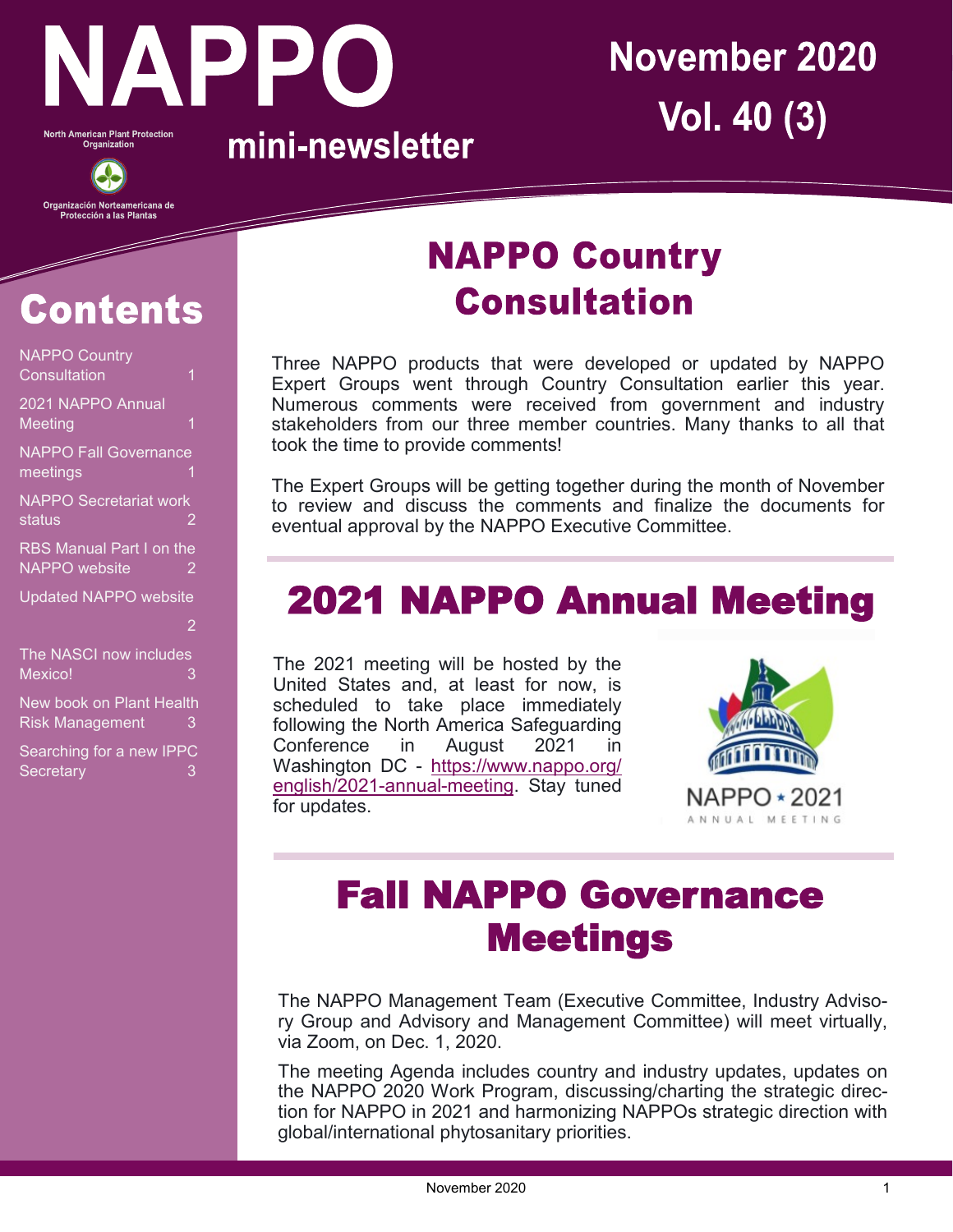#### **NAPPO Secretariat work status**

As has been the case since the end of March 2020, most of the staff from the NAPPO Secretariat continues to work remotely. Together with the members of the Advisory and Management Committee, they are effectively managing and progressing the nineteen projects included in the 2020 NAPPO Work Program - [https://mail.nappo.org/application/files/5415/8624/3760/](https://mail.nappo.org/application/files/5415/8624/3760/FINAL_2020_NAPPO_Work_Program_-e.pdf) FINAL 2020 NAPPO Work Program -e.pdf. In addition, NAPPO administrative and business processes continue to be on track.

### **Risk-Based Sampling (RBS) Manual Part I** (in English) is now on the NAPPO website

The emphasis of Part I is on developing familiarity with RBS, its benefits, and the practical aspects of its implementation. Part I addresses the fundamentals of RBS, including what, why, and how questions. Part I of the Manual is being translated into Spanish and will be available shortly.

Part II of the Manual – to be published in the future - follows with greater technical detail and additional reference material for more in-depth guidance on implementation of RBS.

The RBS Manuals are one of the deliverables from the first International Symposium for Risk-Based Sampling co-organized by the North American Plant Protection Organization (NAPPO) and the United States Department of Agriculture, Animal and Plant Health Inspection Service, Plant Protection and Quarantine (USDA-APHIS-PPQ). The Symposium, held in mid-2017 in Baltimore, Maryland, USA, had the objective of promoting harmonization though a common understanding and shared experiences in the implementation of the two adopted international plant health standards on inspection.

#### **Updated NAPPO website**

NAPPO recently updated its website to a more secure and responsive platform that allows easy viewing of its pages when using smartphones, tablets, or PCs. The platform has additional security features that protect the website from cyberattacks.

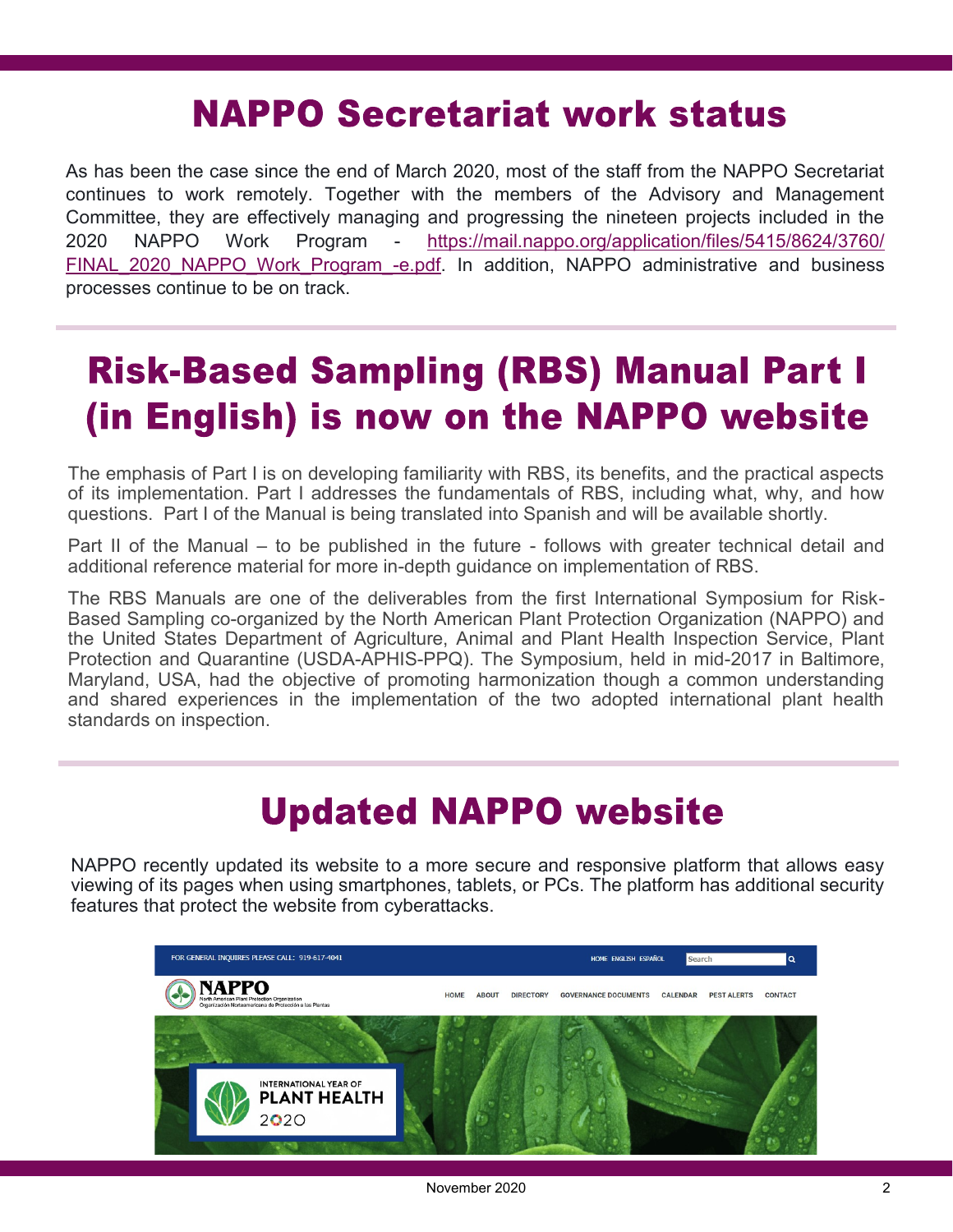#### **The North American Sea Container Initiative (NASCI) now includes Mexico!**

To protect North American agriculture, forestry and natural resources against the introduction of invasive pests and diseases, the United States Department of Agriculture (USDA) and the Canadian Food Inspection Agency (CFIA) have been working with border protection agencies, shippers, and global shipping companies on developing guidance/best practices for cleaning and inspecting sea containers.

Mexico is now part of NASCI, which will allow the three countries to work together to find practical solutions to manage this complex pest pathway.



#### New book on Plant Health Risk Management

Handbook of Phytosanitary Risk Management – Theory and Practice - [https://www.cabi.org/](https://www.cabi.org/bookshop/book/9781780648798/) [bookshop/book/9781780648798/](https://www.cabi.org/bookshop/book/9781780648798/) . Published September 2020.

#### Searching for a new IPPC Secretary

Dr. Jingyuan Xia, who served as IPPC Secretary for about 5 years was promoted to a new position within the Food and Agriculture Organization effective Aug. 1, 2020. At this time, a member of the IPPC Secretariat is acting as interim IPPC Secretary until such time as the new Secretary is selected.



**International Plant Protection** Convention